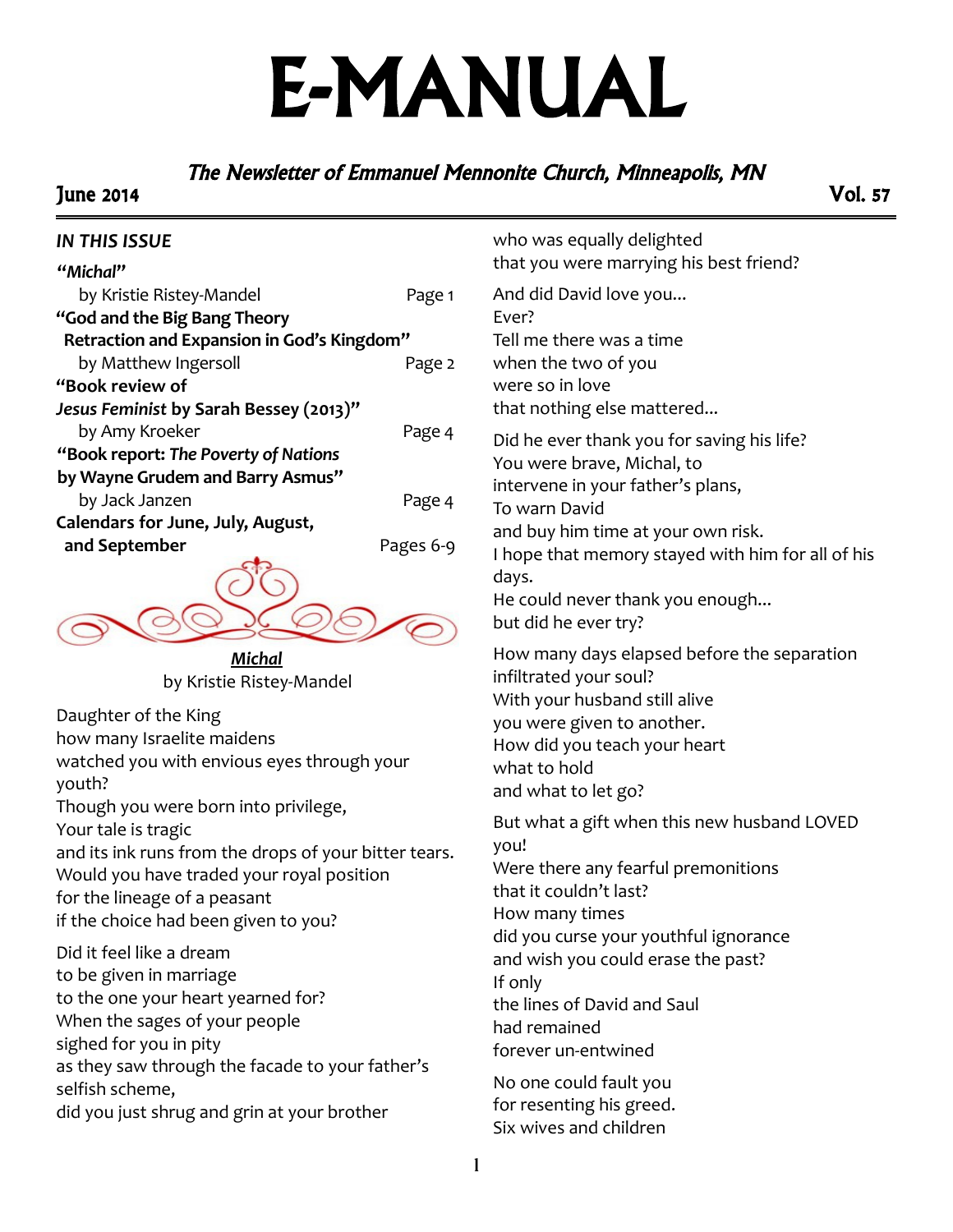couldn't satisfy the appetite of a King whose pride demanded that what had once belonged to him be returned. Your husband's pleas for mercy fell on deaf ears and your heart never entered into David's consideration.

How many tears did you let fall from your eyes, Michal? Did you lull your heart into hibernation or focus your affection solely on your nephew- the only family you had left? Did you wear the scar of your empty womb as divine judgment against the criticism you voiced (born from your pain)? Or did you embrace it as a divine mercy- the one part of yourself that could be kept out of the reach of Israel's lustful King?

There is one who also felt every arrow that pierced you.

May every wound you suffered have been healed with His love when He welcomed you into eternity.



## **God and the Big Bang Theory Retraction and Expansion in God's Kingdom** by Matthew Ingersoll

The vast majority of the scientific world today believes that the Universe had a beginning. This is a recent scientific conclusion. Before then, science assumed that the Universe always existed and was static. Albert Einstein postulated that the Universe is in a state of constant expansion or retraction, but he hadn't had the proof until a scientist by the name of Edwin Hubble discovered that the

Universe was much larger than the Milky Way Galaxy, and it appeared that the Universe was expanding, and much older than was previously thought.

Now, I am not a scientist, nor do I pretend to know more than a cursory "Big Bang for Dummies" that anyone could learn from a few hours of YouTube streams on The Big Bang. Nor do I here advocate a "young" Earth or "old" Earth approach to looking at our Universe and how God created it. Whether you believe God created the Universe in 6 days and that occurred some 5,000 years ago, or believe that God created it in a process that began over 16 billion years ago does not matter much to me. This is something that I think we can agree to disagree on. As long as we agree that God created it, and God created us in His image with a divine purpose, I think that we are on the right track. My purpose in writing this essay is to use the imagery given to us by the Big Bang to explain God's redemptive plan for our salvation as revealed through Jesus Christ.

According to the Big Bang Theory, the Universe began about 13.8 billion years ago. At this time there was no space or time. All that existed was a microscopic speck. So small was this "speck" that thousands of them could rest on the head of a pin. This was all that existed, so in essence nothing existed. Then, quite suddenly, this "speck" exploded with an unfathomable amount of energy as the Universe began to expand at a rate faster than the speed of light. Eventually things began to cool, light separated from darkness, and galaxies began to form as the Universe continued to expand to this day. How big is the Universe today? Just starting at our own galaxy, The Milky Way, we have over 300 billion stars. Just how big is that? Well, traveling at the speed of light it would take around 100,000 years to travel the Milky Way's diameter. And how many galaxies are in our Universe? It is estimated that there are anywhere between 100,000 billion to 200,000 billion galaxies out there! So how long would it take to cross the Universe? According to CNN's science and space, the Universe is about 156 billion light years wide! With this in mind, I humbly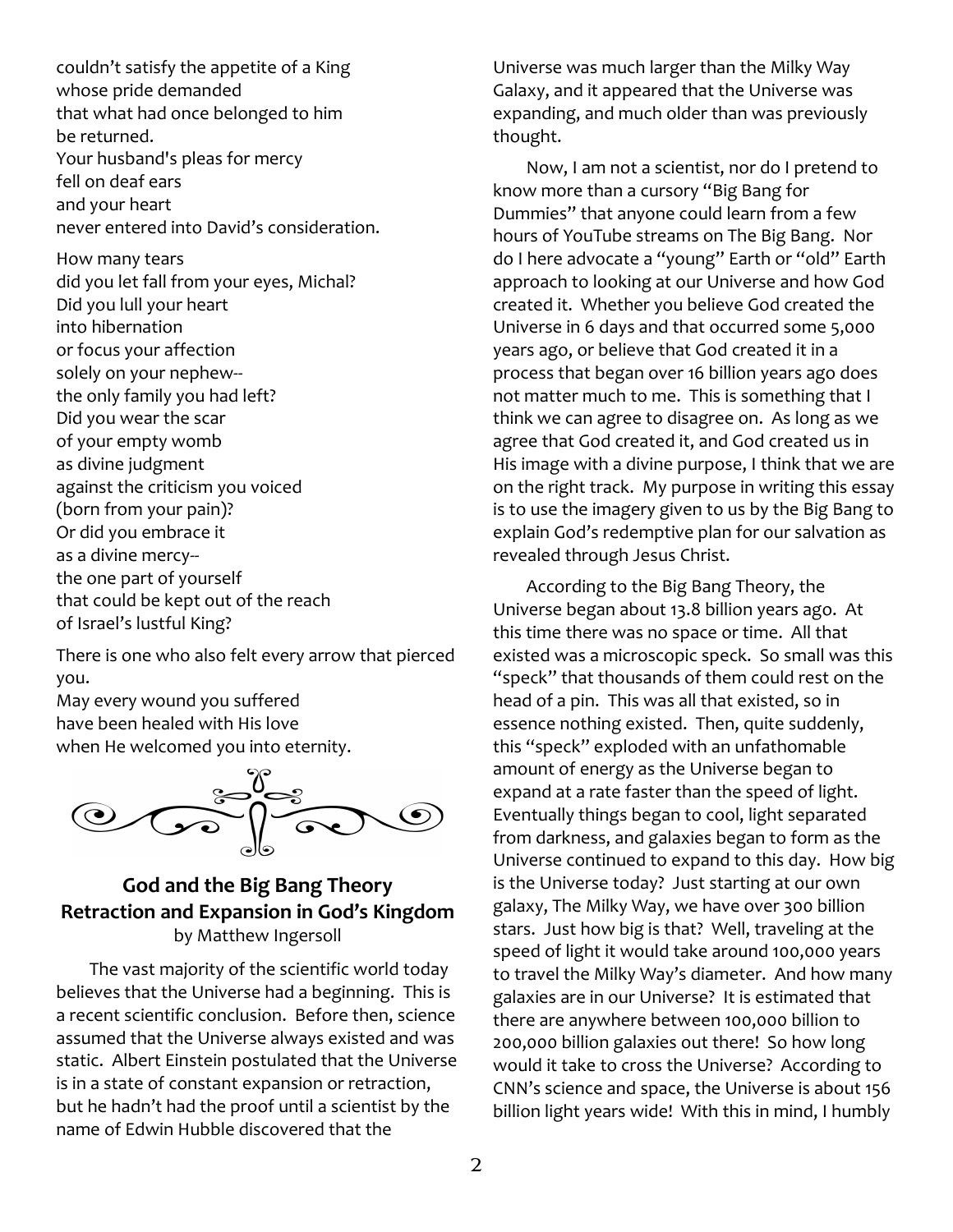reflect upon the Psalm, "When I look at our heavens, the work of your fingers, the moon and the stars, which you have set in place, what is man that you are mindful of him, and the son of man that you care for him?" (Psalm 8:3-4) And yet God does. In fact, he cares so much for us that He became one of us. And this is where the true Big Bang begins.

Just about two thousand years ago, the very same God who created all the cosmos decided to enter into it in a very personal way. This is like taking all the energy of the universe and trying to bundle it up into the size of a pinhead. So think Big Bang, just backwards. Instead of and infinite amount of power expanding, here we have the image of an infinite power contracting. It is easy to think of God in terms of power and might, but it is almost unthinkable and scandalous to think of him as small and humble. It's one thing to raise your fists in the air and shout, "God is Great!", but it is quite another to whisper "God is Humble." And that is precisely what He did! It would be humbling for God to be reduced to any human form. Even as a mighty king with thousands of worshipers and riches unimaginable, this would be less than a grain of sand compared to the glory and riches afforded the God of the Universe. So just in the process of incarnation alone, God is becoming infinitely small. But just how small did God decide to become? He decided to be born to a rural virgin girl whose pregnancy would be gossiped about. He decided to be born of royal pedigree, coming from the lineage of David, but of no status or wealth gained from it. He was raised in a small rural town to working class parents trying their best to eek out a living under the weight of an oppressive Roman regime. And when it was finally time for his ministry, it only lasted roughly three years. Additionally, all of it would have been within a stretch of walking distances on dusty roads in Palestine. Even with all the miracles He performed, He didn't attract much attention outside of Palestine, which was only a tiny fraction of the size of the Roman Empire at the time. Look at a map of the world today. Israel is so small, on many maps the word ISRAEL doesn't fit across it! Even preaching to his largest crowds he wouldn't

have sold out a modern sports arena or an amphitheatre in Ancient Rome. So during Jesus Christ's life on Earth, God became small. Paul expresses this in Philippians when he says that Jesus "though he was in the form of God, did not count equality with God a thing to be grasped, but emptied himself, by taking the form of a servant, being born in the likeness of men." (Philippians 2:6-7)

God becomes, "Immanuel" and in doing so He becomes incredibly small, but yet compactly powerful. Remember the image of the Big Bang? That of a tiny speck containing all of the Universe's energy and matter, just waiting to explode? That is what happened when Christ fulfilled His mission on Calvary. When those nails were pounded into his hands and feet, and he hung there taking on the weight of the world's sin an explosion more powerful than any other Big Bang was about to happen. In Christ's death, burial and resurrection God's glory exploded! In fact, time itself was ripped in half. Time became known as B.C. and A.D. Christ had proven victorious over the grave and the Gospel had prevailed. Sin was dealt a final blow and God had redeemed His people. This explosion continued to expand as we read about the early church in Acts. The Holy Spirit is poured out on Christ's church on Pentecost and about three thousand people come to know Christ in a single day! The Big Bang of the Holy Ghost is expanding rapidly. "And the Lord added to their number day by day those who were saved."(Acts 2:47)

The Great Commission that Christ commanded had begun, and Christ's church continues to expand to this day. We are a part of this Big Bang. We at Emmanuel Mennonite Church are a part of this heavenly body of Christ that continues to grow. Since I began attending Emmanuel about three years ago I have seen how we are increasing as a visible manifestation of God's "Big Bang". I have witnessed more regular attendees and people joining us in covenantal membership. I challenge us to think of the Gospel as a Big Bang as we do work around discerning who we are as a church, how we do evangelism, and what we are looking for in a pastor.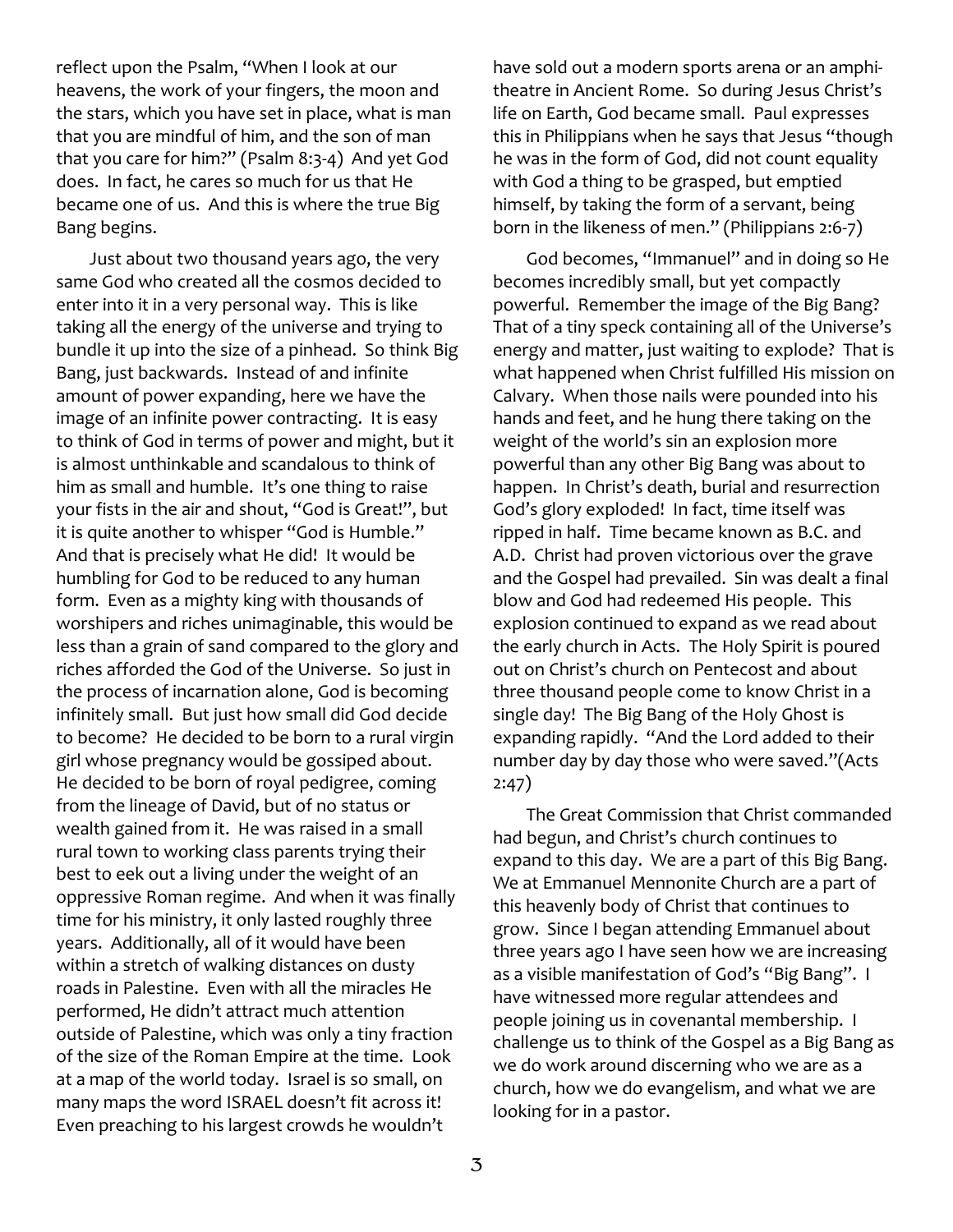

## **Book review of** *Jesus Feminist* **by Sarah Bessey (2013)** by Amy Kroeker

I want to love Jesus like Sarah Bessey loves Jesus.

In *Jesus Feminist*, Bessey tackles the issue of gender roles, both within and without the church. "Tackles" is the wrong word, though. This isn't a battlefield; instead, this is exploration, invitation, and redemption.

Bessey weaves her own story into a discussion of biblical teachings about women and, more importantly, an examination of the way Jesus treated women and explores, as she puts it, "God's radical notion that women are people, too."

Gently and with a great deal of care, Bessey considers the way the Bible has been used to define (and confine) women. She touches on the "through the glass darkly" way Scripture is necessarily interpreted. She suggests that the way certain verses (you know the ones) have been interpreted in the past doesn't match the larger truths of redemption she has seen and experienced.

If you are looking for in-depth, close readings of verses and arguments based on so many scholarly articles that the footnotes take up more space than actual text, then you will be disappointed by this book. Bessey provides an overview of some of the "problem" texts and egalitarian readings of them, but ultimately and intentionally this book is not dry, reasoned refutation.

Instead, there are stories. Stories of her experiences in mainstream churches where the leadership team was all boys and the leader of youth ministry was "Pastor Brian" while the leader of children's ministry was "just 'Lisa.'" Stories of her own marriage, where traditional gender roles seemed to stifle both wife and husband. Stories of women in early church history and her own history that each contribute to the definition of "biblical womanhood" (which, she notes, "isn't so different from biblical personhood").

There is a call here, too. A call to women to claim their personhoods and to refuse to be satisfied with the clinking of teacups and the fashion shows of dresses made from toilet paper (or am I the only one who grew up with "women's ministry" like that?). This is a call to be bold, to be courageous. To see needs and to fill them. To embrace the world and its needs and to respond with joyfully exuberant love.

And this is where the book goes beyond being "simply" a book about women. This is a book about being a follower of Jesus. No more "his role" and "her role" but "OUR role" – our role in God's already-but-not-yet here kingdom. Our role in peacemaking and living as God's redeemed in a world so desperately in need of redemption.

It is above all a call for each person – woman and man – to claim her or his freedom in Christ. Bessey's words are the breath of the beloved. She knows she is loved and she is chosen and she is free – free to be the person God has created her to be. And this love, this being beloved, this freedom has captured her heart. Like the woman in the Bible who poured precious incense on Jesus, Bessey pours out her precious heart at the feet of the one who has redeemed her and called her beloved.

You can find *Jesus Feminist* in your friendly neighborhood church library and at fine bookstores.

Interested in more Sarah Bessey? Check out her lovely blog at sarahbessey.com (although she is taking a bit of a break right now, so spend some time in the archives). Really interested? It just so happens she is coming to town on September 19 and speaking at Christ Presbyterian Church in Edina, details TBD.



**Book report:** *The Poverty of Nations* **by Wayne Grudem and Barry Asmus** by Jack Janzen

Except for tiny elite the vast majority of people on earth lived at a very low level of existence with